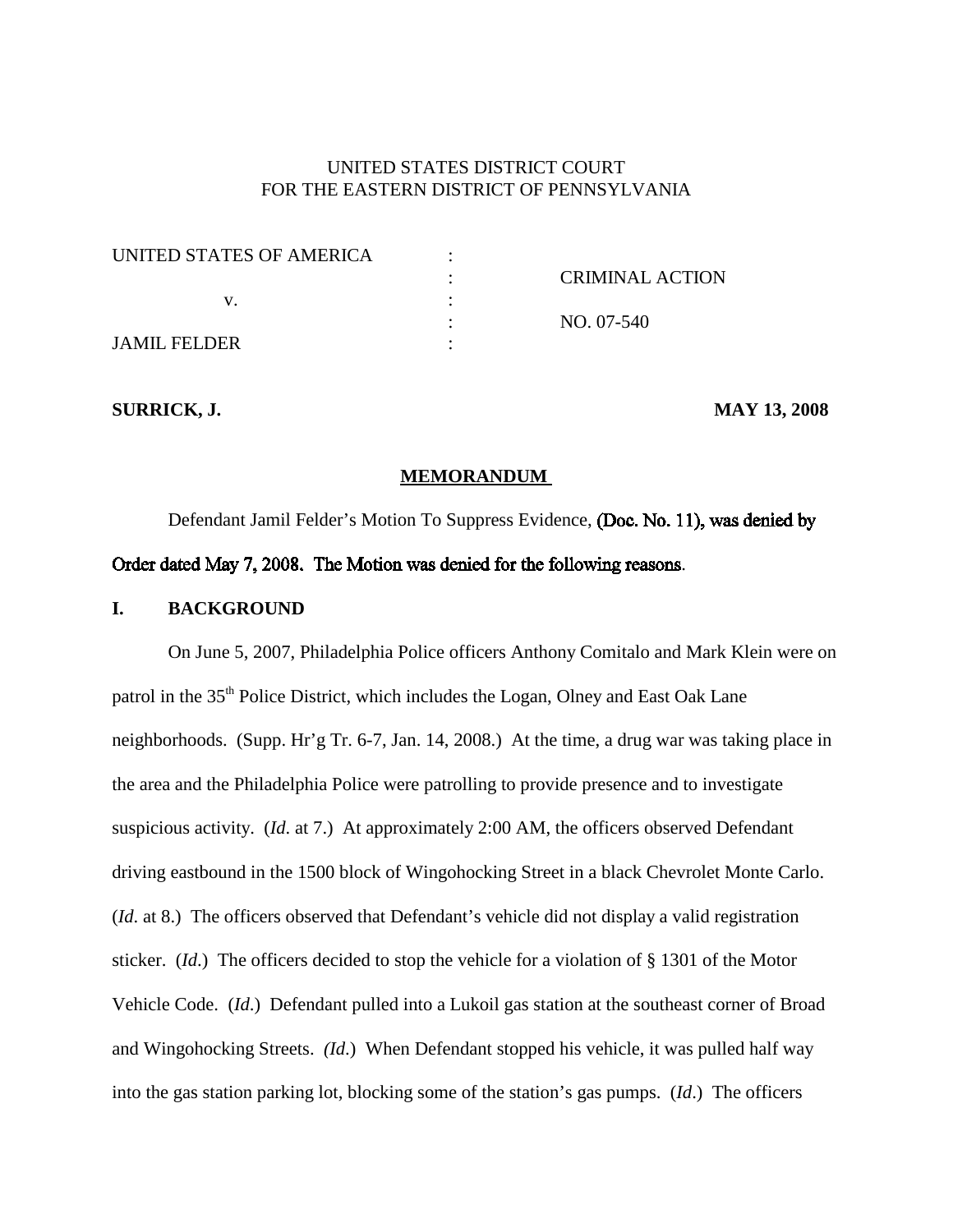pulled their vehicle directly behind Defendant's vehicle. (*Id*.) In this position they were partially blocking traffic on Broad Street. (*Id*.)

When the officers approached Defendant, he identified himself as Jamil Felder. (*Id*. at 8- 9.) The officers requested Defendant's license, vehicle registration, and proof of insurance. (*Id*. at 9.) Defendant produced a Pennsylvania identification card, but did not produce a driver's license. (*Id*.) Defendant also produced a yellow slip of paper with his name on it. (*Id*.) This yellow slip appeared to be a receipt for the vehicle that Defendant was driving. (*Id*.; Gov't Ex. 6.) Defendant did not produce a valid registration, or proof of insurance. (Hr'g Tr. 9.) Defendant told the officers that he had purchased the vehicle at an auction. (*Id*.) The yellow receipt produced by Defendant indicated that it had been purchased on May 8, 2007. (Gov't Ex. 6.) The officers then ran Defendant's name, as well as the vehicle identification number of his automobile, through their Mobile Data Terminal. (Hr'g Tr. 11.) This search revealed that there were two summary failure to appear warrants outstanding for Defendant. (*Id*. at 11-12.) The computer search also revealed that although Defendant did have a driver's license, Defendant's vehicle did not have a valid registration. (*Id*. at 12.) Defendant was placed in the back of the police vehicle while the officers prepared a ten day subpoena which addressed the failure to appear warrants. (*Id*. at 18.) Defendant was not under arrest at this time. (*Id*.)

Because Defendant's vehicle lacked valid registration, the officers implemented the Philadelphia Police Department's "Live Stop" policy. (*Id*.) The Live Stop policy provides the procedures that officers follow when impounding vehicles. (*See* Gov't Ex. 16.) These include

2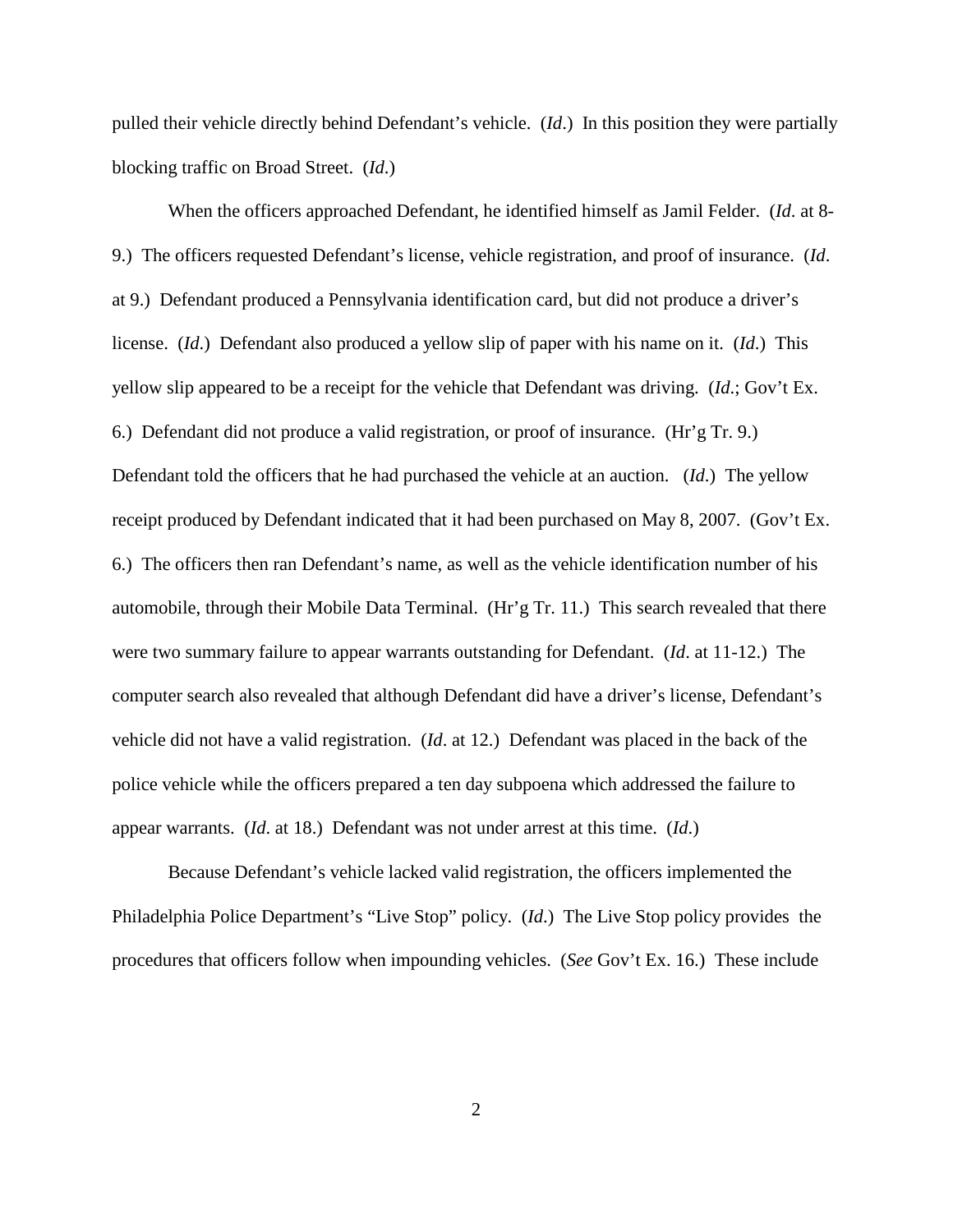instructions governing the initiation and scope of inventory searches. <sup>1</sup> (*Id*. at 2-3.) The Live Stop procedure that the officers undertook in this instance was the standard procedure used whenever the stopped a vehicle does not have a valid registration. (Hr'g Tr. 14-15.) Officer Comitalo has impounded approximately 100 vehicles in the course of his career using the Live Stop procedure. (*Id*. at 15.)

In compliance with the Live Stop policy the officers notified the Philadelphia Parking Authority of their intent to impound Defendant's vehicle and requested a tow truck. (*Id*. at 14.) The officers completed a required towing form, which instructed them to conduct an inventory search to identify what was in Defendant's vehicle. (*Id*.) The officers began an inventory search of Defendant's vehicle after they had requested the tow truck from the Parking Authority, but before the tow truck arrived on the scene. (*Id*. at 22.) At times the Parking Authority has only one or two tow trucks on call to respond to Live Stop tow requests. (*Id*. at 27-28.) The limited number of Parking Authority tow trucks and the large volume of vehicles being impounded under the Live Stop policy on a typical day sometimes leads to lengthy delays between the time that a tow is requested, and when a tow truck arrives. (*Id*. at 28.) Under the PPD's Live Stop policies and procedures, officers begin an inventory search after the required paper work is completed, and while the tow truck is en route. (Gov't Ex. 16.) They do this in order to expedite the completion of the Live Stop process so that they can return to service. (Hr'g Tr. 23.) Based on "[t]raining on the job" and "experience[]," Philadelphia Police Officers regularly perform Live

 $<sup>1</sup>$  The PPD's Live Stop policy provides for the impoundment of a vehicle when: a vehicle</sup> is unregistered; a vehicle is operated with a suspended registration; the vehicle's operator is unlicensed; or, the vehicle's operator has a suspended license. (Gov't Ex. 16 at 1; *see also* Hr'g Tr. 13.)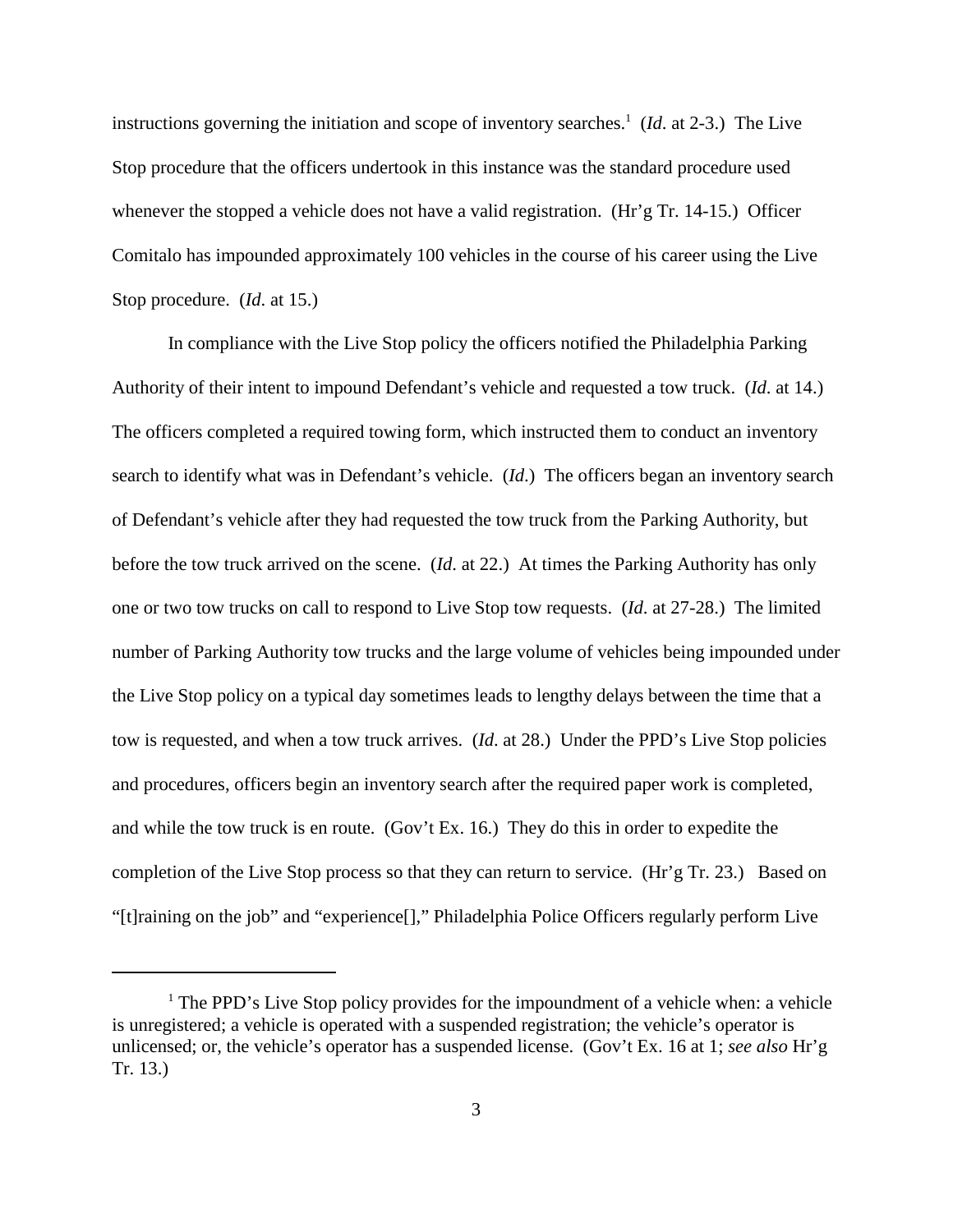Stop inventory searches while they are waiting for the tow truck to arrive. (*Id*.) On the night in question, the officers were particularly eager to complete the Live Stop procedure, because there had been five shootings in the area. (*Id*. at 28.) Two of the shootings had taken place during the time that the officers were impounding Defendant's car. (*Id*.)

In the course of performing an inventory search of Defendant's vehicle, and after doing an inventory of the interior of the vehicle, Officer Comitalo used the keys to open the trunk. (*Id*. at 15-16.) In the trunk, Officer Comitalo saw a grocery bag that had fallen over with its contents spilled out in plain view. (*Id*.) Among the contents of the bag was an off-white chunky substance, approximately eight inches in diameter. (*Id*. at 16.) This substance was in plain view, and Officer Comitalo did not have to move anything to see it. (*Id*.) The white chunky substance was crack cocaine. (*Id*.) Officer Conitalo also saw several small baggies in the trunk near the off-white substance. (*Id*.)

After finding the crack cocaine in the trunk of Defendant's vehicle, Defendant was arrested and the officers decided to secure the vehicle until such time as a search warrant could be obtained. (*Id*. at 23.) The officers then cancelled the tow truck and drove the vehicle to a secure lot at the 35<sup>th</sup> Police District headquarters. (*Id.* at 17.) From that location a police tow truck towed the vehicle to a different lot where it could be searched once the police obtained a search warrant. (*Id*.) No further search of the vehicle was conducted prior to the search warrant being obtained. (*Id*.) In total, the officers were at the scene of Defendant's initial stop for approximately 45 to 60 minutes. (*Id*. at 23.) During this time, the Parking Authority tow truck did not arrive. (*Id.* at 24.) Defendant was transported to the 35<sup>th</sup> Police District headquarters and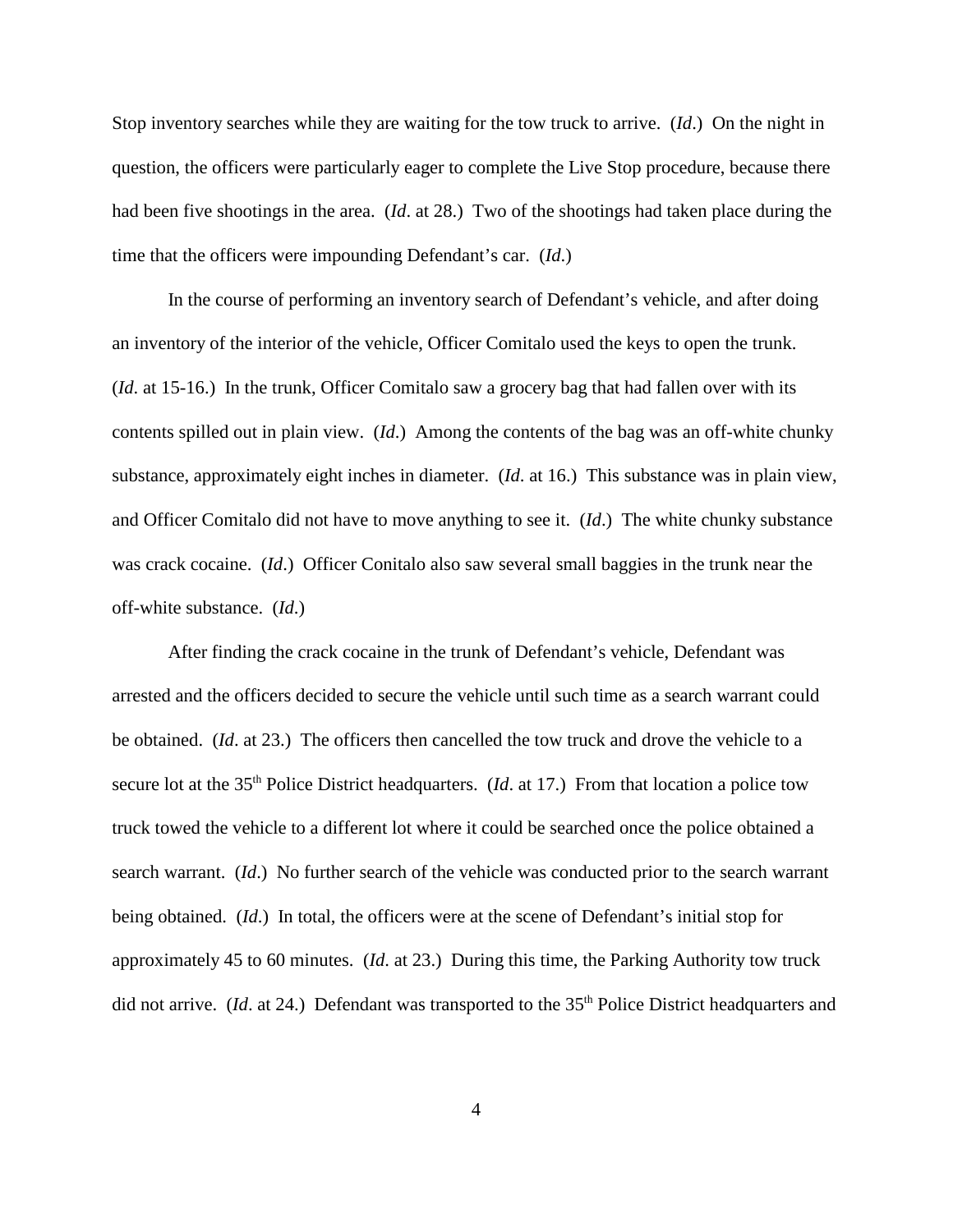processed. (*Id*. at 17-18.) 2

As a result of this incident, Defendant was indicted on one count of possession with intent to distribute more than 50 grams of cocaine base, in violation of 21 U.S.C. § 841(a)(1),  $(b)(1)(A)$ , and one count of possession with intent to distribute a controlled substance within 1000 feet of a school, in violation of 21 U.S.C. § 860(a). Defendant filed the instant Motion seeking to suppress all evidence recovered from him and from his vehicle on June 5, 2007. Defendant contends that the initial search of his vehicle was a warrantless investigatory search without probable cause. Defendant contends that the initial discovery of contraband during that search was in violation of his Fourth Amendment rights, and that all evidence subsequently seized is the "fruit of the poisonous tree." (*See* Doc. No. 11; Hr'g Tr. 3-5.)

## **II. LEGAL ANALYSIS**

The Supreme Court has held that, consistent with the Fourth Amendment, police officers may make a warrantless inventory search of a properly seized vehicle. *South Dakota v. Opperman*, 428 U.S. 364 (1976). Such searches must, however, be "conducted according to standardized criteria or established routine." *Colorado v. Bertine*, 479 U.S. 367, 374 n.6 (1987); *see also Illinois v. Lafayette,* 462 U.S. 640 (1983). Such a criteria or routine must insure that investigating police officers exercise their discretion "according to standard criteria and on the basis of something other than suspicion of evidence of criminal activity." *Bertine*, 479 U.S. at

<sup>&</sup>lt;sup>2</sup> The Government alleges that after his arrest, Defendant was found in possession of \$2,500. (Doc. No. 11 at 3.) The Government further alleges that after obtaining a search warrant, officers searched the vehicle and seized several pieces of evidence suggestive of illegal narcotics trafficking. (*Id*.) Finally, the Government alleges that a subsequent search executed by federal agents with the Bureau of Alcohol, Tobacco, Firearms and Explosives recovered additional contraband. (*Id*.)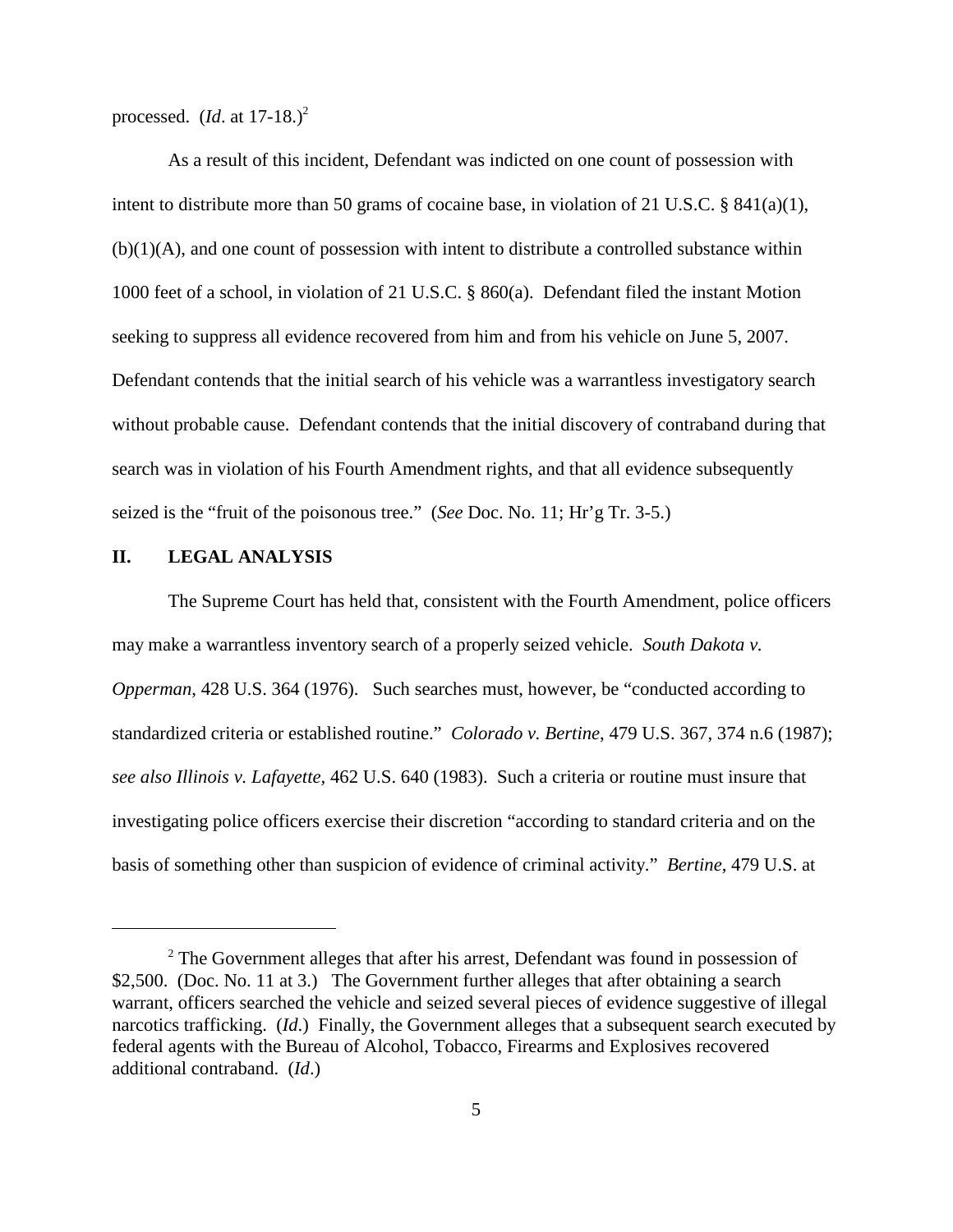375. The requirement of a standardized process is to insure that "police officer[s] . . . not be allowed so much latitude that inventory searches are turned into 'a purposeful and general means of discovering evidence of crime.'" *Florida v. Wells*, 495 U.S. 1, 4 (1990) (quoting *Bertine*, 479 U.S. at 376).

The Third Circuit has addressed inventory searches in the aftermath of *Opperman*, and its progeny. In *United States v. Frank*, 864 F.2d 992 (3d Cir. 1989), the Third Circuit recognized that the routine or criteria for an inventory search need not be in writing to satisfy the Supreme Court's requirement under the *Opperman* line of cases. *Id*. at 1003. Noting that "[t]he evidence established that the police complied with all written and oral procedures and regulations incidental to such searches," the court concluded that the defendant's suppression motion "must be denied." *Id.* at 1000. In analyzing the Supreme Court's pronouncements regarding inventory searches, the Third Circuit noted that "[i]n *Opperman* . . . [t]he opinion does not suggest that the standard police procedures were reflected in a pre-existing formalized policy, written or oral." *Id.* at 1102. The court then upheld the inventory search at issue stating:

Lieutenant Kowalski [an investigating officer] testified to standard police procedures applicable to impounded vehicles, and Detective Fox [another investigating officer] testified that he followed them. It is true that the Allegheny County Police department had no written procedures governing inventory searches, but Kowalski's testimony set forth unwritten standard procedures, applicable to all impounded vehicles, and according to the evidence, these were complied with.

*Id.* at 1002. Thus, under *Frank*, a police department's policy and procedure need not be formally written so long as it is standardized, consistently applicable in like situations, and complied with by the investigating officer in a particular case.

In *United States v. Salmon*, 944 F.2d 1106 (3d Cir. 1991), the court rejected a

municipality's argument that it had seized evidence pursuant to a lawful inventory search on the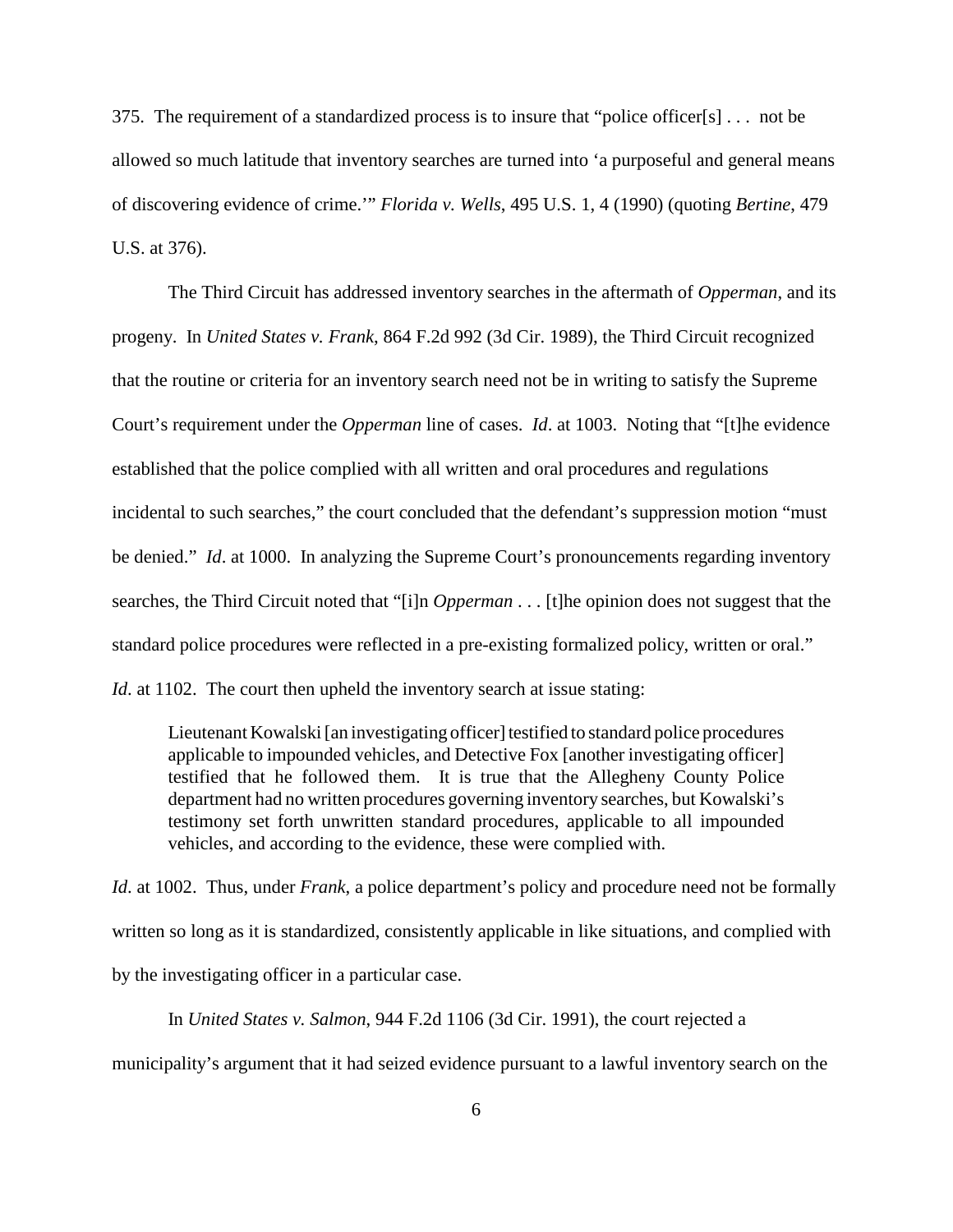basis that the established routine at issue did not limit the officer's discretion with regard to the scope of the search. *Id*. at 1121. In so doing, the court clarified the importance of the routine or criteria requirement:

Standardized criteria or an established routine governing inventory searches must limit an officer's discretion in two ways. First, it must limit the officer's discretion regarding *whether* to search a seized vehicle. . . . Second, the pre-existing criteria or routine must limit an officer's discretion regarding the *scope* of an inventory search, particularly with respect to the treatment of closed containers.

*Salmon*, 944 F.2d at 1120-21 (citations omitted) (emphasis in original). Notably, however, the court suggested that these factors could be satisfied by means of a "pre-existing, unwritten policy," thereby reinforcing its holding in *Frank*. *Id*. at 1121 (citing *United States v. Kordosky*, 921 F.2d 722, 723-24 (7th Cir. 1991); *Frank*, 864 F.2d at 1003).

Our analysis of this case begins by examining the nature of the Philadelphia Police Department's "Live Stop" policy, which governs impoundment and inventory searches by Philadelphia Police officers. Defendant argues that the Department's Live Stop policy prohibits investigating officers from performing their inventory search on an impounded vehicle before the tow truck arrives. Defendant also argues that if a tow truck does not arrive within thirty minutes the officers must terminate the impoundment process. Defendant asserts that because the officers did not comply with the written Live Stop Policy, the evidence seized by the officers should be suppressed.

Section 6309.2 of the Pennsylvania Motor Vehicle Code, entitled "Immobilization, towing and storage of vehicle for driving without operating privileges or registration," provides in pertinent part:

75 Pa. C.S.A.  $\S 6309.2(a)(2)$ . If a motor vehicle or combination for which there is no valid registration or for which the registration is suspended, as verified by an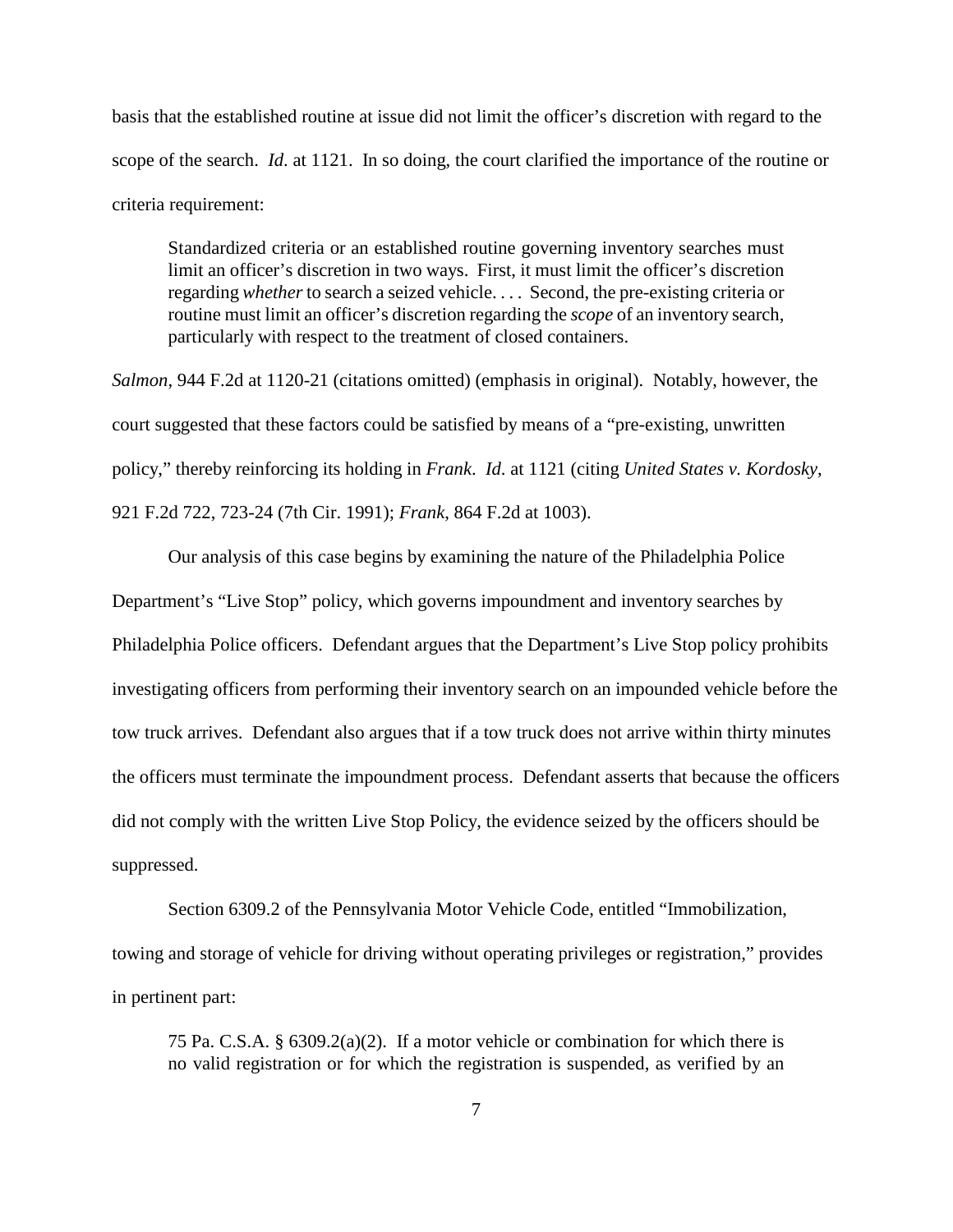appropriate law enforcement officer, is operated on a highway or trafficway of this Commonwealth, the law enforcement officer shall immobilize the vehicle or combination or, in the interest of public safety, direct that the vehicle be towed and stored by the appropriate towing and storage agent pursuant to Subsection (c), and the appropriate judicial authority shall be so notified."

The Philadelphia Police Department has adopted the "Live Stop Program" which is

designed to implement § 6309.2. The "Live Stop Program" provides the following procedures

when impounding a vehicle:

- III. Impoundment Procedures
	- A. Once it is determined during the course of a lawful vehicle investigation that the operation is in violation of any provisions identified above, the investigating officer shall:

1. Request Police Radio to confirm the status of the operator's license or lack thereof and/or the vehicle's registration.

NOTE: If the status can not be confirmed, the vehicle shall not be impounded.

2. Upon verification, Police Radio will notify the Philadelphia Parking Authority and Philadelphia Traffic Court. A time check will be given by Police Radio upon notification.

3. Inform the operator that the vehicle is being impounded by the Philadelphia Traffic Court and explain the reason why.

4. Notify the operator and any occupants that they will not be left at that location and that the police department will either transport them to their residence or another address if located within a reasonable distance, to the nearest police district where the individuals can safely make alternate arrangements, or to the nearest public transportation hub, if they so desire. Occupants will also be advised that they have the right to refuse any police services.

5. Prepare the traffic citations, a Pedestrian and Vehicle Investigation Report coded 2808 (75-48A) and Towing Report (Form 75-7).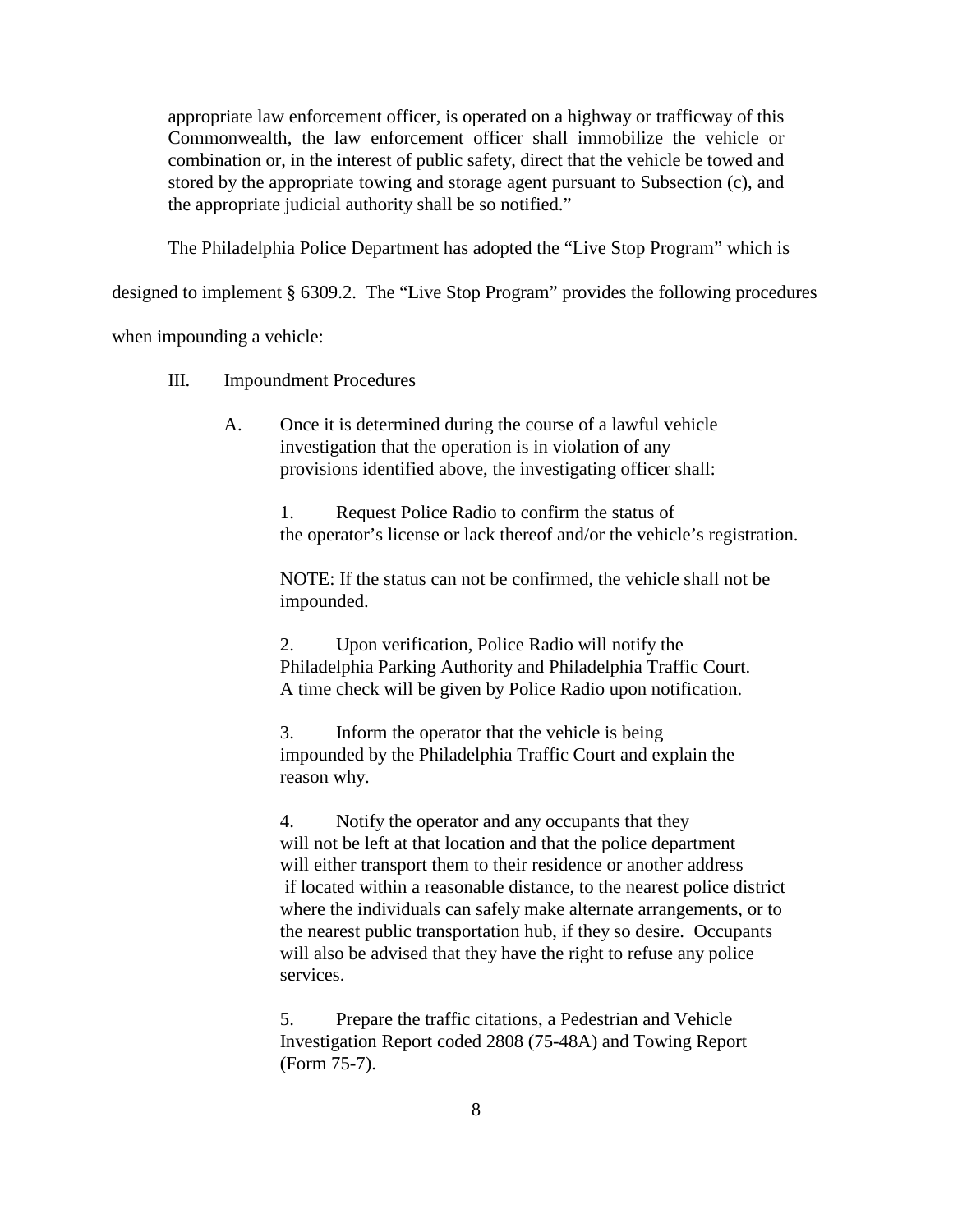6. Prepare a Towed Vehicle Notice (Form 75-618). This provides the necessary information and instructions on how the operator or owner can reclaim the vehicle (See Appendix "A").

7. If the operator is a scofflaw, or any other warrants exist, normal arrest procedure will be followed.

8. Police officers may respond to priority calls without a supervisor's authorization. Also, officers may leave the scene prior to the arrival of a tow truck if other exigent circumstances develop (i.e., other than a priority call), but only when authorized by a supervisor. In either case, if an officer does leave the scene prior to the arrival of a tow truck, Police Radio will be notified to cancel the authorized tower.

NOTE: If an authorized tow truck does not arrive within thirty minutes, the officer will issue the citations, terminate the stop, and advise Police Radio that he or she is back in service.

B. Once a tow truck arrives on location, the investigating officer shall, with the aid of backup:

> 1. Have the operator and occupants exit the vehicle and remain on location until the tow truck operator has the vehicle in tow.

2. Complete the Towing Report by conducting a vehicle inventory describing any damage and/or missing equipment, personal property of value left in the vehicle by the operator/occupants including the trunk area if accessible.

NOTE: No locked areas, including the trunk area, will be forced open while conducting an inventory.

3. At the top of the Towing Report in the "Reason for Towing" block, the "Violation" block will be checked off and the citation number for all tickets to be issued along with the Pennsylvania Code section and fine amounts will be clearly recorded in the "Trunk Locked" block. The "Location Vehicle Towed" block will be left empty (See Appendix B").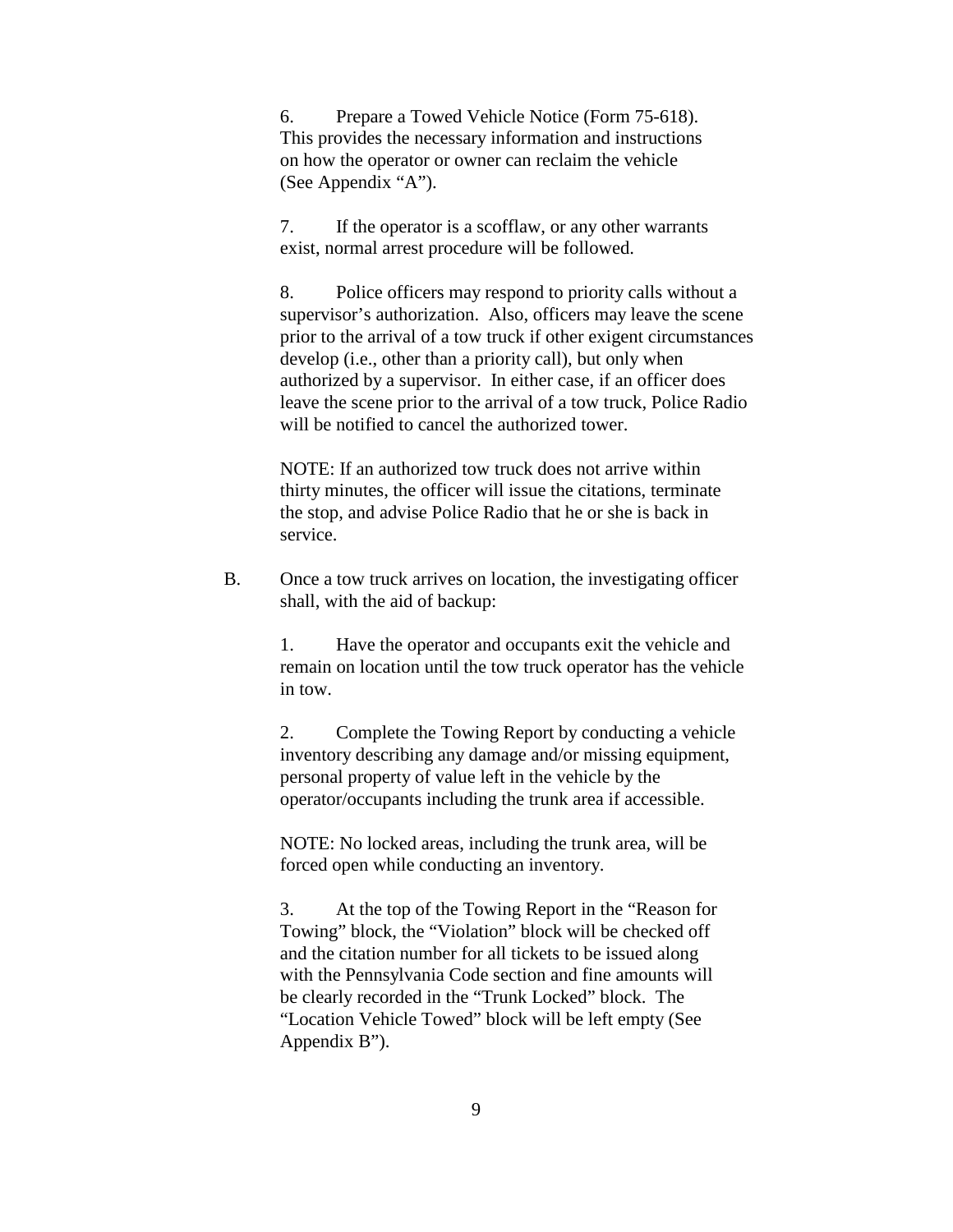4. The Towing Report will be signed by the officer and vehicle operator. Ask the operator to sign at the bottom of the "Describe Damage" block. If the operator refuses to sign, it will be noted by the investigating officer on both the Towing Report and the Vehicle and Pedestrian Investigation Report. (See Appendix "B").

5. The tow truck driver will be given the white copy of the Towing Report.

6. The vehicle operator will be given the pink copy of the Towing Report, the "Defendant" copy of all citations prepared, and the Towed Vehicle Notice Form.

(Gov't Ex. 16.)

Section III of the Live Stop policy appears to be written in an attempt to anticipate the sequence of events that will ordinarily take place when police officers impound a vehicle under the Motor Vehicle Code. Section  $III(A)$  of the policy states procedures addressing the initial steps to be taken after an officer identifies a vehicle for impoundment. (*Id*. at 2-3.) Section III(B) addresses the procedures to be followed when removing the vehicle from the area. (*See Id*. at 3.) We do not read the "Live Stop" policy to require that the impoundment procedures be accomplished in the order that Defendant suggests. In fact, taken to its logical conclusion, Defendant's argument would require that the operator and occupants of the vehicle to be impounded remain in the vehicle until after the tow truck arrives. Moreover, the officer could not conduct a vehicle inventory describing damage and or missing equipment until after the tow truck arrives. Obviously, such an interpretation defies reason and common sense.

More importantly, Defendant's suggestion that the inventory search cannot take place until the tow truck arrives does nothing to further the two essential functions that an inventory search procedure should perform; limiting police discretion as to whether to search a vehicle,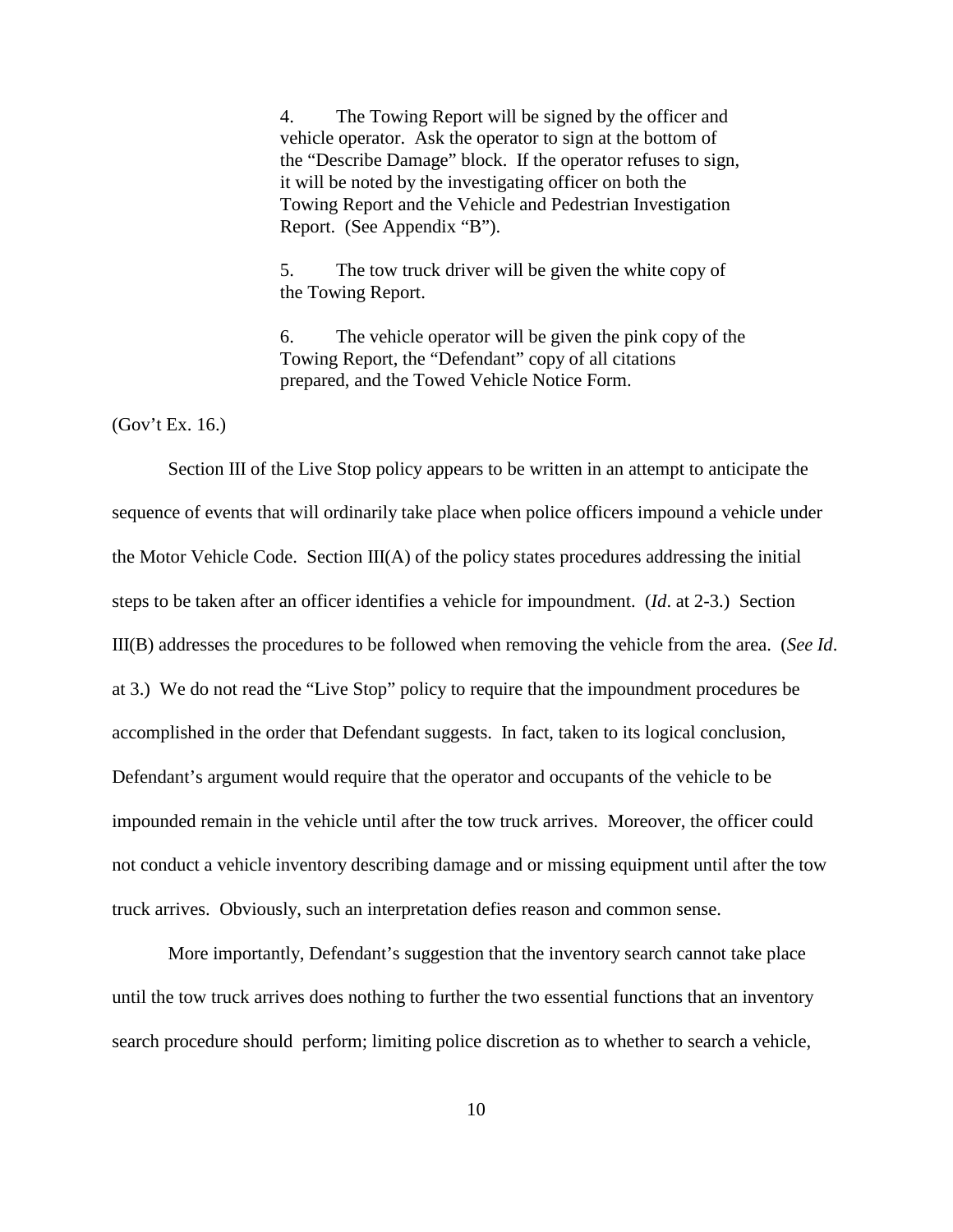and limiting police discretion as to the scope of the vehicle search. *Salmon*, 944 F.2d at 1120-21. With regard to the first function, the written policy states that "the investigating officer, shall, with the aid of backup . . . [c]omplete the towing Report by conducting a vehicle inventory . . ." (*Id*.) The policy unambiguously requires that if a vehicle is impounded, an inventory search of the vehicle shall occur. With regard to the second function, the policy provides the scope of the search to be undertaken by investigating officers, stating that the report will describe "any damage and/or missing equipment, personal property of value left in the vehicle by the operator/occupants including the trunk area if possible." (Gov't Ex. 16 at 3.) The policy further provides that "[n]o locked areas, including the trunk area, will be forced open while conducting an inventory." (*Id*.) Nothing in the policy, or in the evidence before us, suggests that the presence of a tow truck was intended to limit police discretion to conduct a search or limit discretion as to the scope of the search. (*Id*.)

In addition, even if the policy did require, as Defendant argues, that a tow truck arrive before an inventory search is conducted, the evidence before us demonstrates that this policy has been modified to accommodate the practical realities of police work. The Third Circuit's decisions in *Frank* and *Salmon* advise that it is not necessary for the standardized criteria or established routine to be written, merely that it be pre-existing and consistently applied. In this case, the evidence establishes that there is a policy within the Philadelphia Police Department to begin inventories on impounded cars as soon as possible, regardless of whether a tow truck had arrived. Officer Comitalo discussed this policy at the suppression hearing as follows:

Q. And what was your understanding of the policy and procedure with respect to the inventory search as it relates to the tow truck and the Parking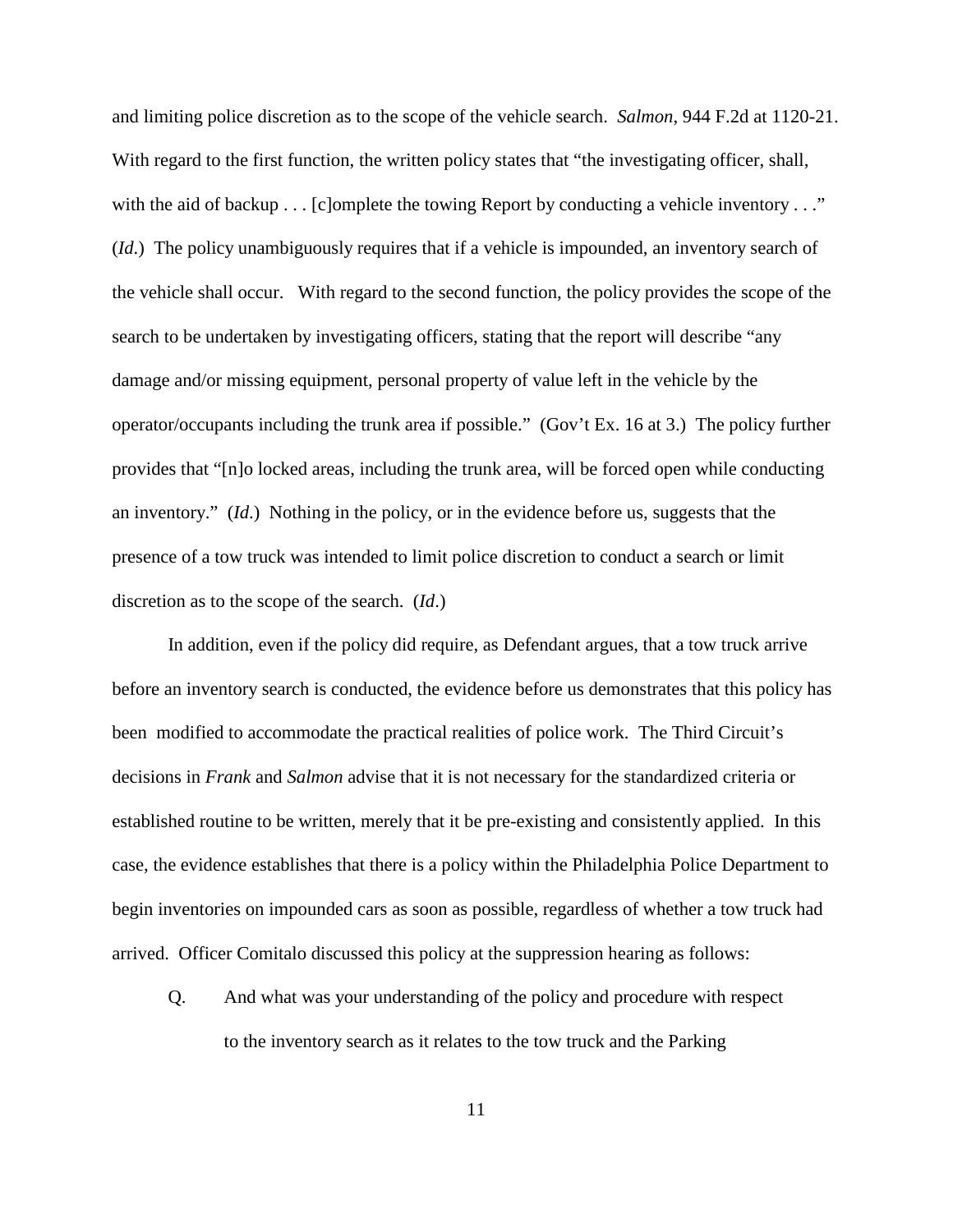Authority?

- A. Well, I believe that we were able to inventory the vehicle while the tow truck was en route to keep the process moving along after the paperwork was completed.
- $Q.$  And –
- A. So that's what I did. I inventoried the vehicle.
- Q. what was that belief based upon?
- A. Training on the job, experiences. We were never instructed to await anybody's arrival.
- Q. And that's what you've always done this –
- A. Always, yes.

(Hr'g Tr. 23.) Officer Comitalo further testified that he had performed over one hundred Live Stop procedures in the course of his career and had followed the same procedure each time. (*Id*. at 15.)

The procedure used by Officer Comitalo is simply an oral modification of the written policy, based on the practical realities of implementing the Live Stop policy in Philadelphia. As Officer Comitalo testified, the volume of cars being impounded daily is high, the Philadelphia Parking Authority typically has only one or two tow trucks in operation, and it is therefore not uncommon for officers to have to wait for extended periods of time before a tow truck is available. (*Id*. 27-28.) In light of these facts, in the years since the written Live Stop policy was drafted, the Department has adjusted the policy to permit inventory searches to proceed while awaiting a tow truck's arrival, in order to expedite the Live Stop procedure and thereby return the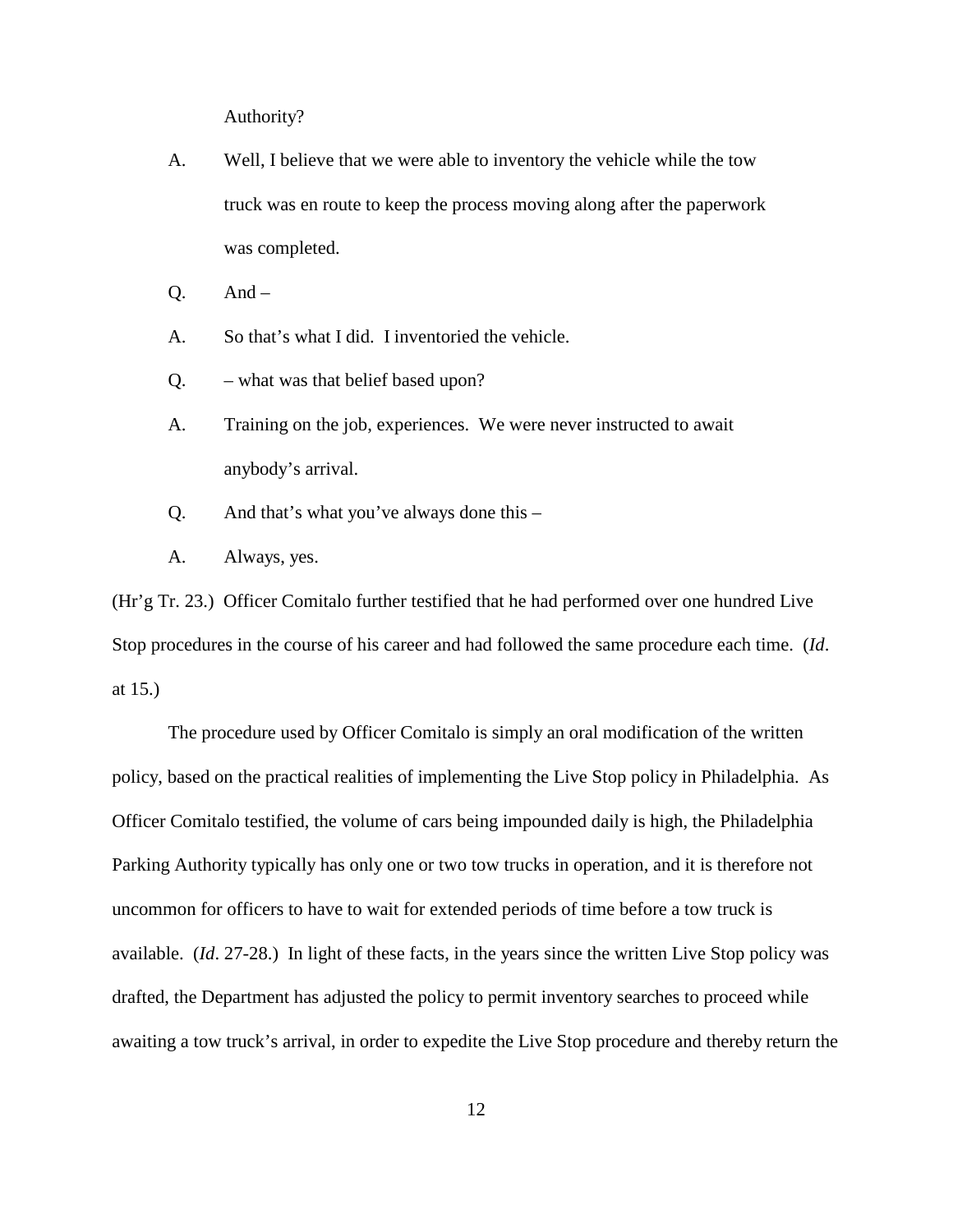investigating officers to their regular patrols as quickly as possible. While it might be advisable for the Department to revise the written Live Stop policy, viewed through a constitutional lens, there is no basis upon which to conclude that the inventory search here was unreasonable and violated Defendant's Fourth Amendment Rights. The Supreme Court and the Third Circuit have explicitly stated that inventory searches pursuant to unwritten or oral policies are constitutionally permissible so long as the policy is pre-existing and limits the investigating officer's discretion as to the search decision, and scope. The written policy and the unwritten modification adopted by the Philadelphia Police Department accomplish that goal.

With regard to Defendant's argument that the investigating officers violated the Live Stop procedure by not terminating the impoundment when a tow truck failed to arrive within 30 minutes, Defendant points to the NOTE following Section III(A)(8) of the Live Stop policy. (*See* Hr'g Tr. At 25.) Section III(A)(8) states that police may leave a Live Stop scene to respond to "priority calls" without a supervisor's authorization but must have authorization to depart if "other exigent circumstances" develop. (Gov't Ex. 16 at 2-3.) Section III(A)(8) deals with limited situations in which a Live Stop process may be terminated. The NOTE appears to require the termination of Live Stop in all circumstances when a tow truck fails to arrive in 30 minutes. However, as with the question of whether the tow truck must be present before an inventory search can begin, it appears from Officer Comitalo's testimony at the suppression hearing that the policy of the Philadelphia Police Department has evolved based upon the actual circumstances on the street. The policy now allows officers to continue a Live Stop procedure even if a tow truck has not arrived within 30 minutes. The testimony of Officer Comitalo explains why this policy adjustment was necessary and why it makes perfect sense: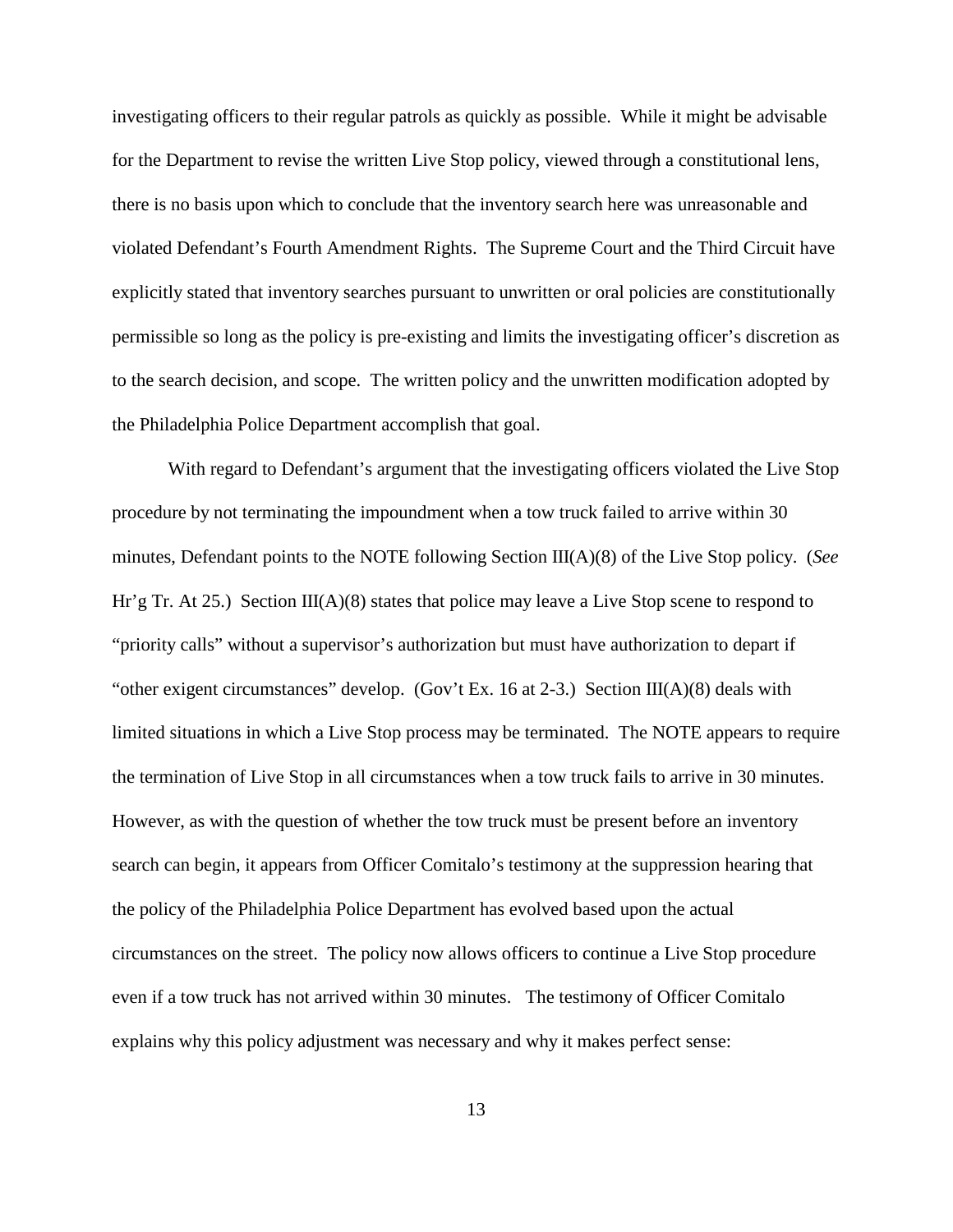the Parking Authority sometimes only has one or two trucks . . . working the city at any period of time. . . . Sometimes it could take up to three hours. My understanding was that at half an hour, we were permitted discretion to stop the Live Stop Process, and this was upon a supervisor's, I guess, approval. But we can wait – we were able to wait longer for the truck if, say, they were backed up that night. They're often backed up. I mean, there are so many vehicles being Live Stopped, there are often, like a wait before the truck ever arrives. So normally Live Stop we give it longer than half an hour for the truck to arrive.

### (Hr'g Tr. 27-28.)

As a practical matter, Officer Comitalo could not just terminate the Live Stop and permit Defendant to drive away in a vehicle that had no valid registration. Nor could he simply leave the vehicle in the gas station blocking the gas pumps. Officer Comitalo had little choice but to proceed with the Live Stop procedures in anticipation of the ultimate arrival of the tow truck. Based on the evidence presented at the suppression hearing, it was the practice in the Philadelphia Police Department to permit Live Stop procedures to continue even if a tow truck had not arrived within 30 minutes of the Live Stop being initiated. This is a practice born out of necessity.

In Philadelphia there is clearly a need for police officers to complete inventory and impoundment procedures as quickly as possible so that they can return to service. In this instance, the officers who inventoried and impounded Defendant's car were on patrol in the 35<sup>th</sup> District because a drug war was taking place in that neighborhood. There had been numerous shootings in recent days. During the time that the officers were performing the Live Stop procedure on Defendant's vehicle, two more shootings occurred in the vicinity. The Live Stop policy, written and oral, permitted the officers to complete the inventory and impoundment procedure more quickly than would have been possible had they been required to wait for the Parking Authority tow truck to arrive before conducting the inventory. Officer Comitalo and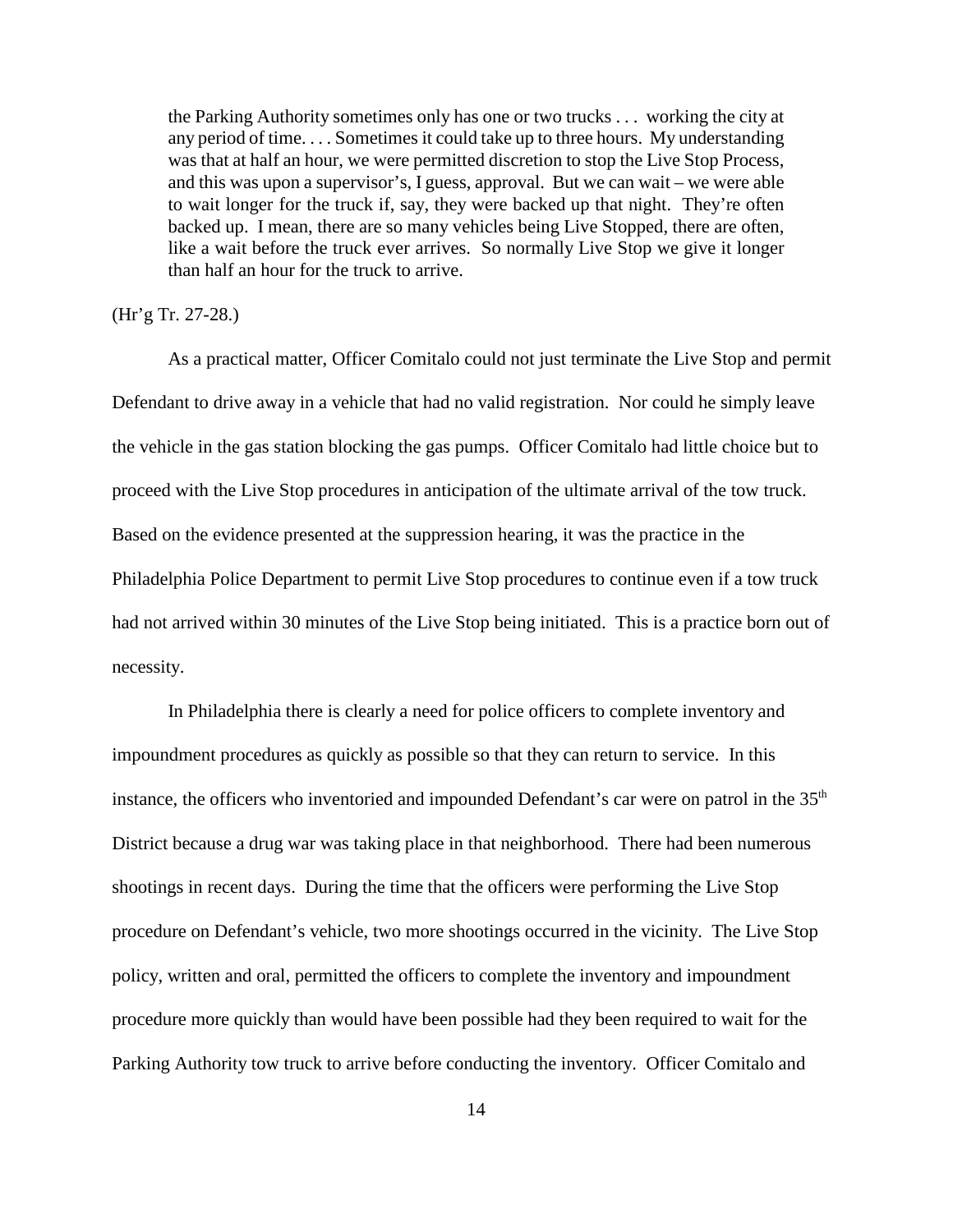Officer Klein acted in good faith in attempting to comply with the Police Department's Live Stop policy as they understood the policy. The inventory search of the trunk of the Defendant's vehicle was reasonable and complied with the requirements of the Fourth Amendment. Any evidence later seized as a result of search warrants issued based upon the inventory search of the Defendant's vehicle was not the fruit of the poisonous tree.

Finally, even if one were to conclude that the search conducted by Officer Comitalo violated the Live Stop Policy and was therefore unlawful, suppression of the crack cocaine found in the trunk is not required. It is beyond dispute that Defendant's automobile lacked proper registration, and that the impoundment of the vehicle was required. Under the circumstances, an inventory search of the vehicle was going to be conducted and, eventually, the crack cocaine in the trunk was inevitably going to be discovered. If evidence unlawfully obtained would have been inevitably discovered by lawful means, exclusion of the evidence is not required. *See Nix v. Williams*, 467 U.S. 431, 443-444 (1984); *see also United States v. Vasquez De Reyes*, 149 F.3d 192, 194-95 (3d Cir. 1998).

In the case of *United States v. Haro-Salcedo*, 107 F.3d 769 (10th Cir.1997), the Tenth Circuit Court of Appeals dealt with a case similar in some respects to this case. In *Haro-Salcedo,* defendant's vehicle was stopped by local police. *Id*. at 770. Since defendant could not show proper ownership and registration the vehicle was impounded. *Id*. A DEA agent who had been investigating Defendant for involvement in drug trafficking conducted a warrantless search of defendant's vehicle and discovered cocaine in the trunk. *Id*. The search was admittedly an investigatory search and not an inventory search. *Id*. The Tenth Circuit concluded that defendant's motion to suppress was properly denied based upon the inevitable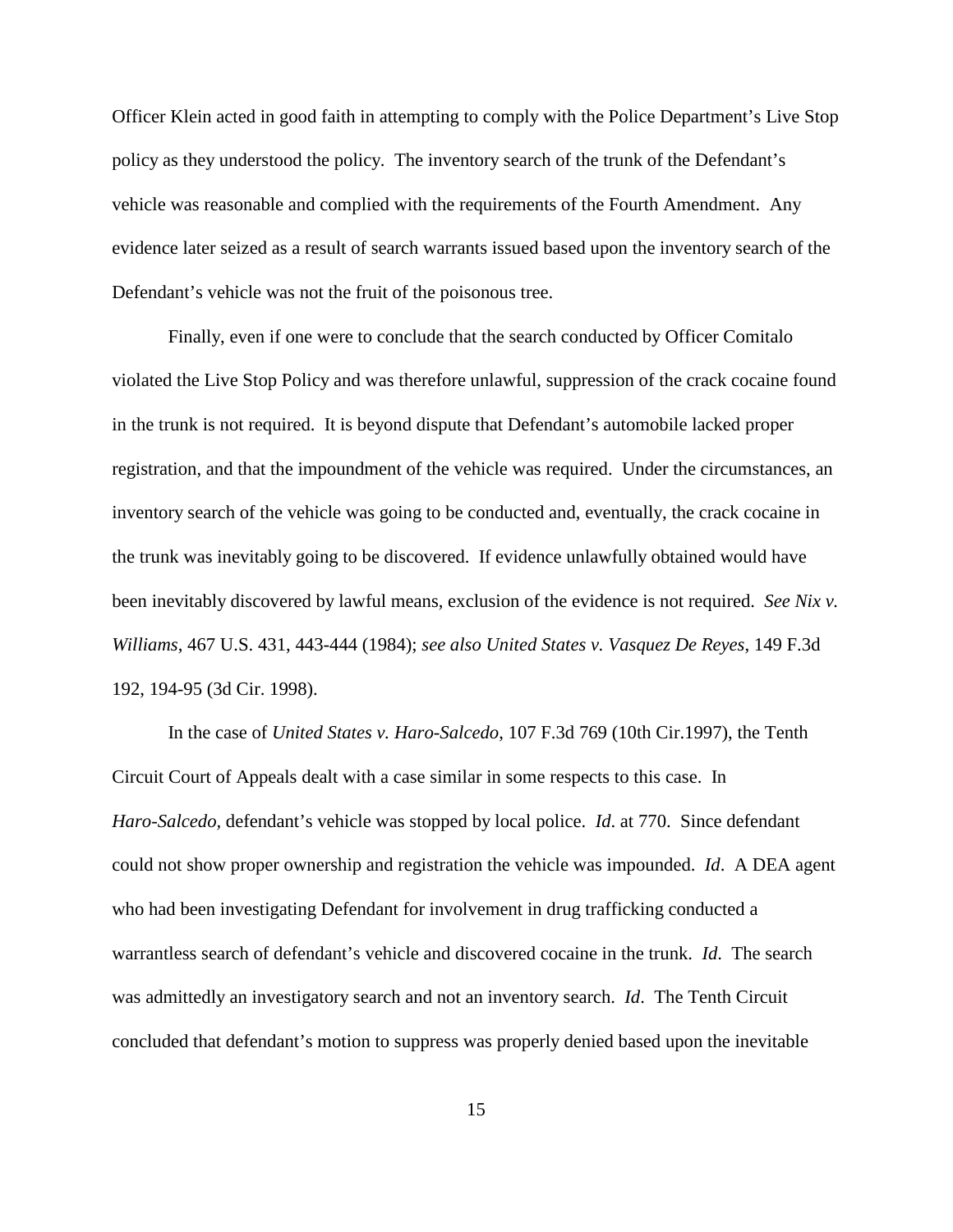discovery rule. *Id*. at 773-74. The Court found that even though the search by the DEA agent was unlawful, defendant's vehicle had been impounded by the local police and police department procedures mandated an inventory search of impounded vehicles. *Id*. The Court concluded that since a proper inventory search of the vehicle would have uncovered the cocaine and since an inventory search would have been conducted, the cocaine in the trunk of the vehicle would have been inevitably discovered. *Id*.

The Government cites the non precedential Third Circuit opinion in *United States v. Morris*, 179 Fed. Appx. 825 (3d Cir. 2006) in support of its position. Although not controlling, *Morris* is instructive. In *Morris*, the defendant was arrested and charged with driving under the influence. *Id*. at 827. The police officer conducted an inventory search of defendant's automobile in violation of the explicit commands of the police department's established vehicle inventory policy. *Id*. Two judges of a three judge panel rejected a challenge to an inventory search even though the search deviated from the department's written policy. Judge Nygaard found that the police officers had complied with the written policy to the extent that they were able to do so given the circumstances, and that the contraband was therefore lawfully discovered. *Id.* at 828. He also concluded that the contraband would have been inevitably discovered in any event. *Id*. at 828-29. Judge Smith concurred indicating that if there is a deviation from the written policy the question becomes whether the officers conducting the search acted in good faith in attempting to comply with the policy. *Id*. at 829-832. If so, no constitutional violation has occurred. *Id*. Judge Smith concluded that the officers had acted in good faith. *Id*. Judge Becker in dissent drew a bright line in concluding that if the officers fail to adhere to the written inventory search policy the inventory search is constitutionally invalid. *Id*. at 831-33. However,